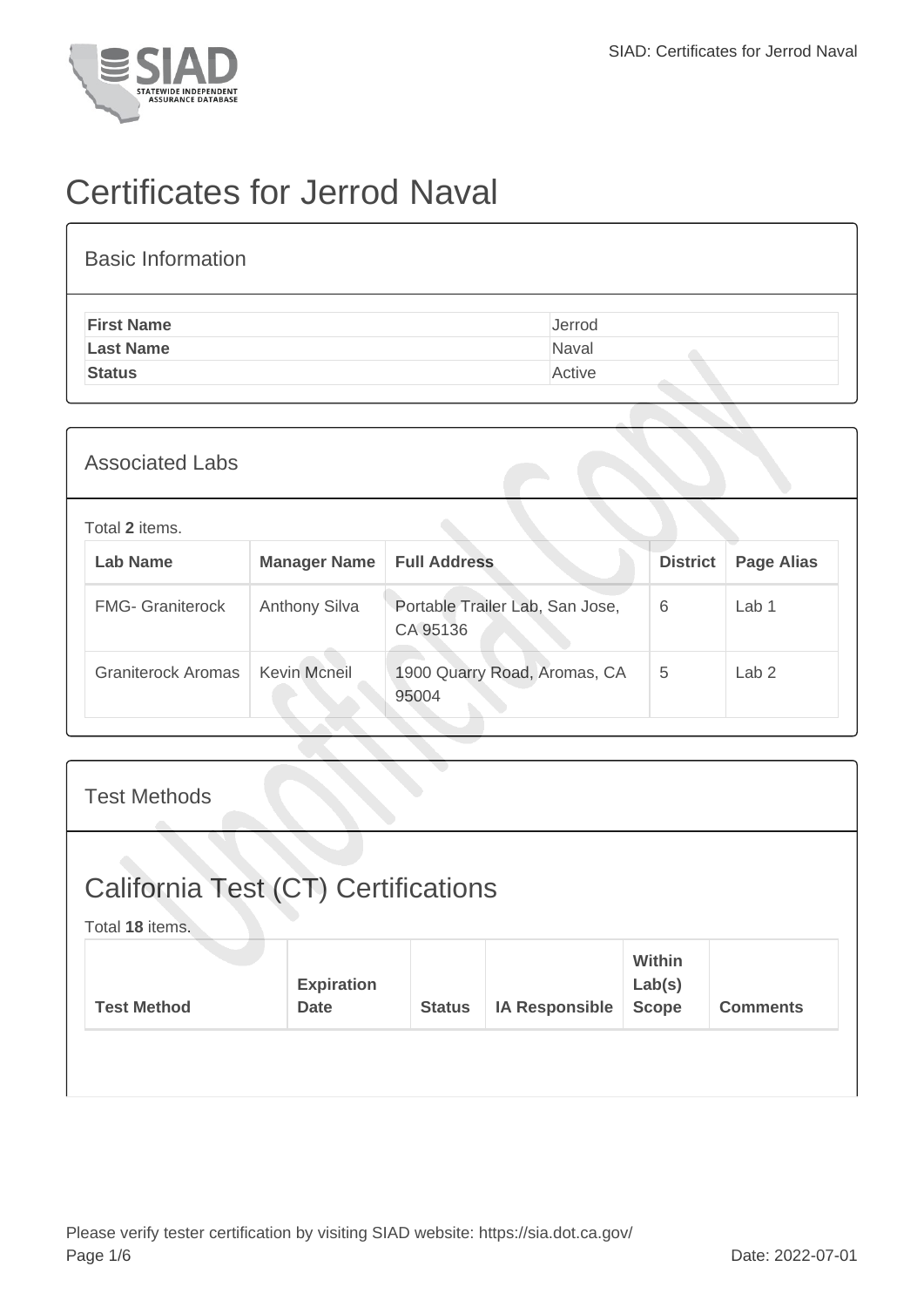

| <b>Test Method</b>                                                                  | <b>Expiration</b><br><b>Date</b> | <b>Status</b>  | <b>IA Responsible</b>  | Within<br>Lab(s)<br><b>Scope</b> | <b>Comments</b>   |
|-------------------------------------------------------------------------------------|----------------------------------|----------------|------------------------|----------------------------------|-------------------|
| CT 105 Calculations -<br>Gradings (JTCP - HMA I<br>$/$ S&A)                         | 2025-04-22                       | Active         | Avinash Ralla          | Lab $1,$<br>Lab <sub>2</sub>     | (No)<br>comments) |
| CT 125 AGG Sampling -<br><b>AGGREGATES (JTCP -</b><br><b>HMA I / S&amp;A)</b>       | 2025-04-22                       | Active         | Avinash Ralla          | Lab $1,$<br>Lab <sub>2</sub>     | (No<br>comments)  |
| CT 125 HMA Sampling -<br>HMA (JTCP - HMA I)                                         | 2025-04-22                       | Active         | Avinash Ralla          | Lab $1,$<br>Lab <sub>2</sub>     | (No<br>comments)  |
| CT 201 Sample<br>Preparation - Soil and<br>Aggregates (JTCP -<br><b>S&amp;A)</b>    | 2022-01-18                       | Expired        | <b>Richard Hibbard</b> | Lab $1$ ,<br>Lab <sub>2</sub>    | (No)<br>comments) |
| CT 202 Sieve analysis -<br>Fine and Coarse<br>Aggregates (JTCP -<br><b>S&amp;A)</b> | 2022-01-18                       | <b>Expired</b> | <b>Richard Hibbard</b> | Lab $1$ ,<br>Lab <sub>2</sub>    | (No)<br>comments) |
| CT 205 Percent Crushed<br>Particles (JTCP - S&A)                                    | 2022-01-18                       | <b>Expired</b> | <b>Richard Hibbard</b> | Lab <sub>2</sub>                 | (No<br>comments)  |
| CT 216 Relative<br>Compaction - Soils and<br>Aggregates (JTCP -<br><b>S&amp;A)</b>  | 2022-01-18                       | Expired        | <b>Richard Hibbard</b> | Lab $1,$<br>Lab <sub>2</sub>     | (No<br>comments)  |
| CT 217 Sand Equivalent<br>$(JTCP - S&A)$                                            | 2022-01-18                       | <b>Expired</b> | <b>Richard Hibbard</b> | Lab <sub>2</sub>                 | (No)<br>comments) |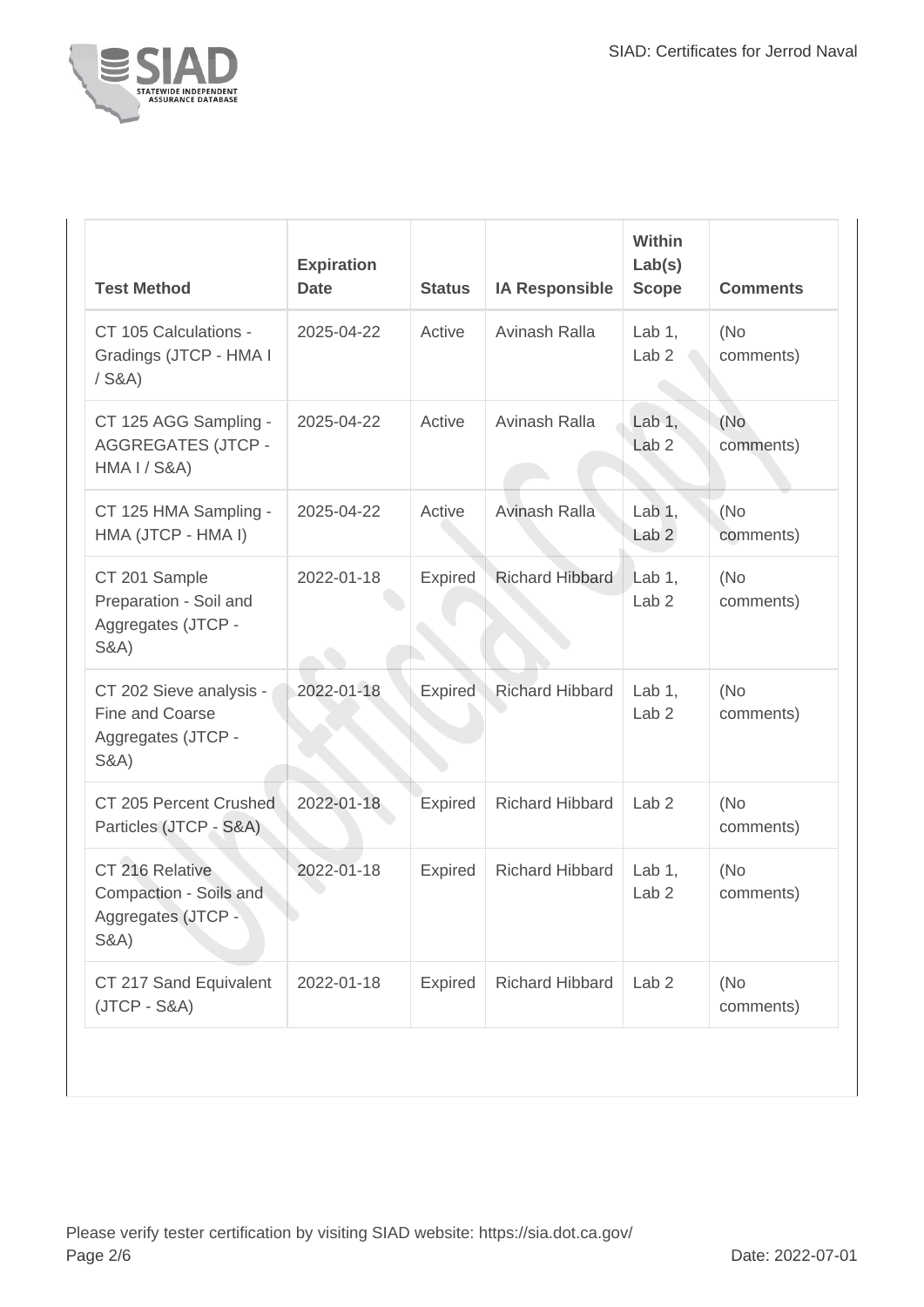

| <b>Test Method</b>                                                  | <b>Expiration</b><br><b>Date</b> | <b>Status</b>  | <b>IA Responsible</b>  | Within<br>Lab(s)<br><b>Scope</b>       | <b>Comments</b>   |
|---------------------------------------------------------------------|----------------------------------|----------------|------------------------|----------------------------------------|-------------------|
| CT 226 Moisture Content<br>- Soils and Aggregates<br>$(JTCP - S&A)$ | 2022-01-18                       | <b>Expired</b> | <b>Richard Hibbard</b> | Lab $1$ ,<br>Lab <sub>2</sub>          | (No)<br>comments) |
| CT 227 Cleanness Value<br>$(JTCP - S&A)$                            | 2022-01-18                       | <b>Expired</b> | Richard Hibbard        | Lab <sub>2</sub>                       | (No<br>comments)  |
| CT 229 Durability (JTCP<br>$-S&A)$                                  | 2022-01-18                       | <b>Expired</b> | <b>Richard Hibbard</b> | Lab <sub>2</sub>                       | (No)<br>comments) |
| CT 231 Relative<br>Compaction - Nuclear<br>Gage                     | 2022-07-21                       | Active         | <b>David Small</b>     | Lab <sub>1</sub> ,<br>Lab <sub>2</sub> | (No<br>comments)  |
| CT 306 Reducing<br>Samples of Asphalt<br>Mixtures (JTCP - HMA I)    | 2025-04-22                       | Active         | Avinash Ralla          | Lab <sub>2</sub>                       | (No)<br>comments) |
| CT 308 Bulk SpG and<br>Density - HMA                                | 2019-05-10                       | Expired        | Jeff Rush              | Lab <sub>2</sub>                       | (No)<br>comments) |
| CT 309 Max SpG and<br>Density - HMA                                 | 2019-05-10                       | <b>Expired</b> | Jeff Rush              | Lab <sub>2</sub>                       | (No<br>comments)  |
| CT 375 AC Density by<br><b>Nuclear Gage</b>                         | 2022-07-21                       | Active         | David Small            | Lab <sub>2</sub>                       | (No<br>comments)  |
| CT 382 AC Content by<br>Ignition Oven                               | 2019-05-10                       | <b>Expired</b> | Jeff Rush              | Lab <sub>2</sub>                       | (No<br>comments)  |
| CT 389 Hamburg Wheel-<br><b>Track</b>                               | 2023-06-01                       | Active         | Ed Gamboa              | Lab <sub>2</sub>                       | (No)<br>comments) |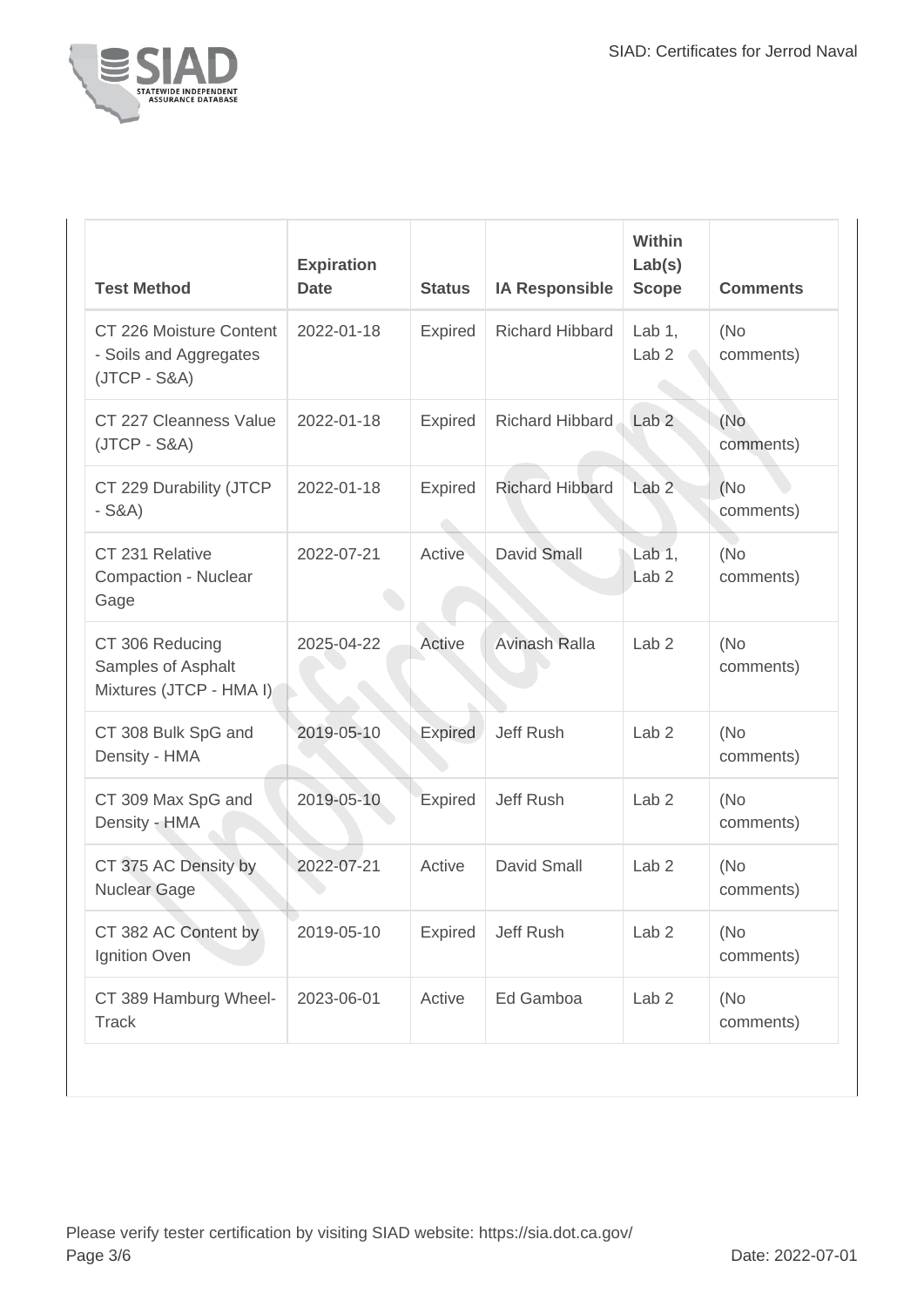

## AASHTO/ASTM Proficiencies

Total **20** items.

| <b>Test Method</b>                                                                           | <b>Expiration</b><br><b>Date</b> | <b>Status</b> | <b>IA Responsible</b> | Within<br>Lab(s)<br><b>Scope</b> | <b>Comments</b> |
|----------------------------------------------------------------------------------------------|----------------------------------|---------------|-----------------------|----------------------------------|-----------------|
| <b>AASHTO T11 Sieve</b><br>Analysis (Washing) - Fine<br>Aggregates (JTCP - HMA<br>$\vert$ )  | 2025-04-22                       | Active        | Avinash Ralla         | Lab <sub>2</sub>                 | (No comments)   |
| <b>AASHTO T27 Sieve</b><br>Analysis - Fine and<br><b>Coarse Aggregates</b><br>(JTCP - HMA I) | 2025-04-22                       | Active        | Avinash Ralla         | Lab <sub>2</sub>                 | (No comments)   |
| <b>AASHTO R47 Reducing</b><br>Samples of HMA (JTCP -<br>HMA <sub>I</sub> )                   | 2025-04-22                       | Active        | Avinash Ralla         | (No lab)                         | (No comments)   |
| AASHTO R76 Reducing<br>Samples of Agg (JTCP -<br>HMA <sub>I</sub> )                          | 2025-04-22                       | Active        | Avinash Ralla         | (No lab)                         | (No comments)   |
| AASHTO T84 SpG &<br>Absorption - Fine<br>Aggregates                                          | 2023-06-01                       | Active        | Ed Gamboa             | Lab <sub>2</sub>                 | (No comments)   |
| AASHTO T85 SpG &<br><b>Absorption - Coarse</b><br>Aggregates                                 | 2023-06-01                       | Active        | Ed Gamboa             | Lab <sub>2</sub>                 | (No comments)   |
| AASHTO T96 L.A. Rattler                                                                      | 2023-06-01                       | Active        | Ed Gamboa             | Lab <sub>2</sub>                 | (No comments)   |
| AASHTO T166 Bulk SpG<br>of Compacted HMA -<br>SSD (JTCP - HMA II)                            | 2024-02-18                       | Active        | Sarbjit Grewal        | Lab <sub>2</sub>                 | (No comments)   |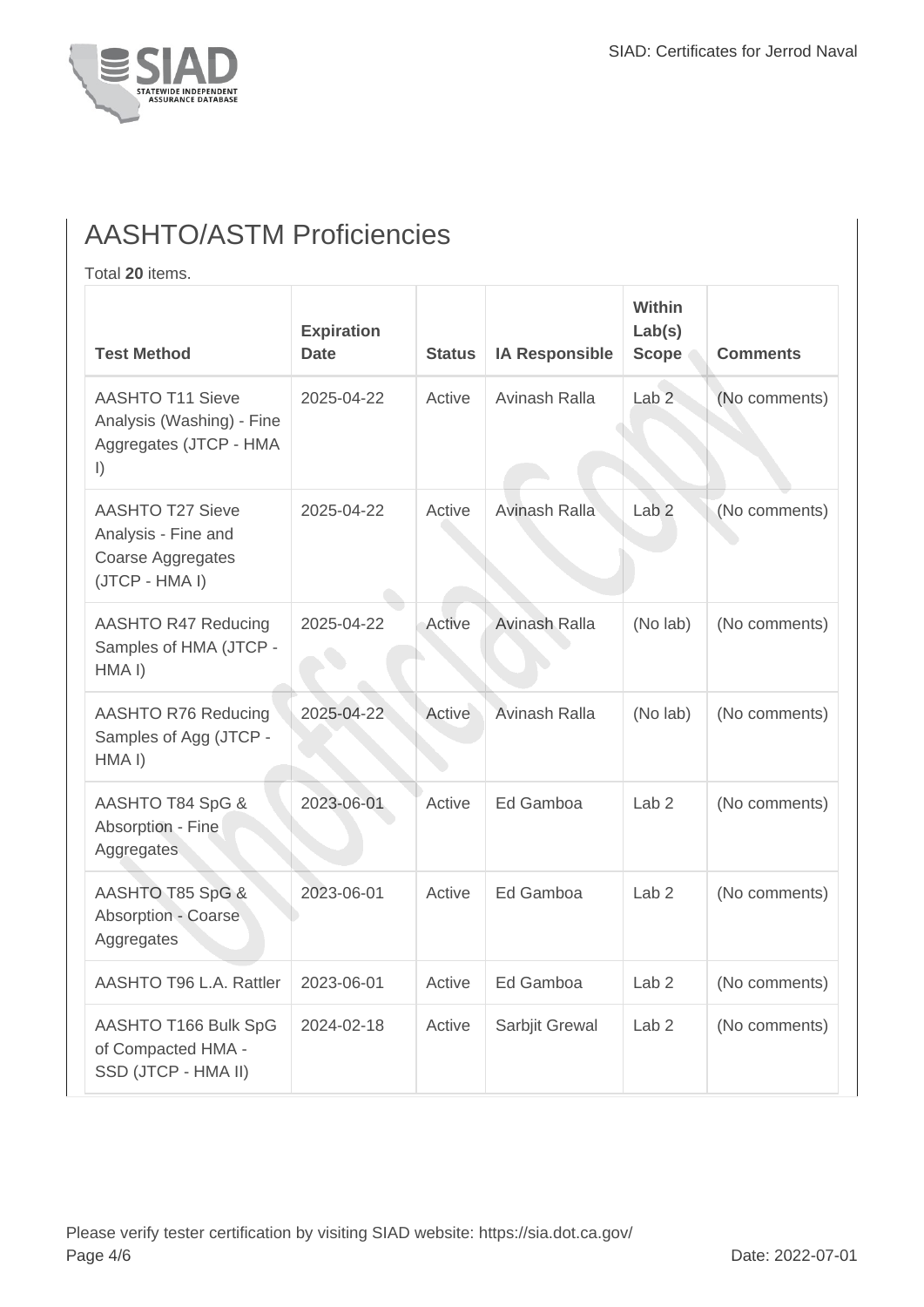

| <b>Test Method</b>                                                 | <b>Expiration</b><br><b>Date</b> | <b>Status</b> | <b>IA Responsible</b> | Within<br>Lab(s)<br><b>Scope</b> | <b>Comments</b> |
|--------------------------------------------------------------------|----------------------------------|---------------|-----------------------|----------------------------------|-----------------|
| AASHTO T176 Sand<br>Equivalent (JTCP - HMA<br>$\vert$              | 2025-04-22                       | Active        | Avinash Ralla         | Lab <sub>2</sub>                 | (No comments)   |
| AASHTO T209 Max SpG<br>and Density - HMA<br>(JTCP - HMA II)        | 2024-02-18                       | Active        | Sarbjit Grewal        | Lab <sub>2</sub>                 | (No comments)   |
| AASHTO T255<br>Evaporable Moisture<br>Content (JTCP - HMA I)       | 2025-04-22                       | Active        | Avinash Ralla         | (No lab)                         | (No comments)   |
| AASHTO T269 Percent<br>Air Voids - HMA (JTCP -<br>HMA II)          | 2024-02-18                       | Active        | Sarbjit Grewal        | Lab <sub>2</sub>                 | (No comments)   |
| AASHTO T275 Bulk SpG<br>- HMA (JTCP - HMA II)                      | 2024-02-18                       | Active        | Sarbjit Grewal        | Lab <sub>2</sub>                 | (No comments)   |
| <b>AASHTO T283 Moisture</b><br>Induced Damage (TSR)                | 2023-06-01                       | Active        | Ed Gamboa             | Lab <sub>2</sub>                 | (No comments)   |
| AASHTO T304<br>Uncompacted Void - Fine<br>Aggregate                | 2023-06-01                       | Active        | Ed Gamboa             | Lab <sub>2</sub>                 | (No comments)   |
| AASHTO T308 AC<br>Content (Ignition Oven) -<br>HMA (JTCP - HMA II) | 2024-02-18                       | Active        | Sarbjit Grewal        | Lab <sub>2</sub>                 | (No comments)   |
| <b>AASHTO T312 Gyratory</b><br>Compactor                           | 2023-06-01                       | Active        | Ed Gamboa             | Lab <sub>2</sub>                 | (No comments)   |